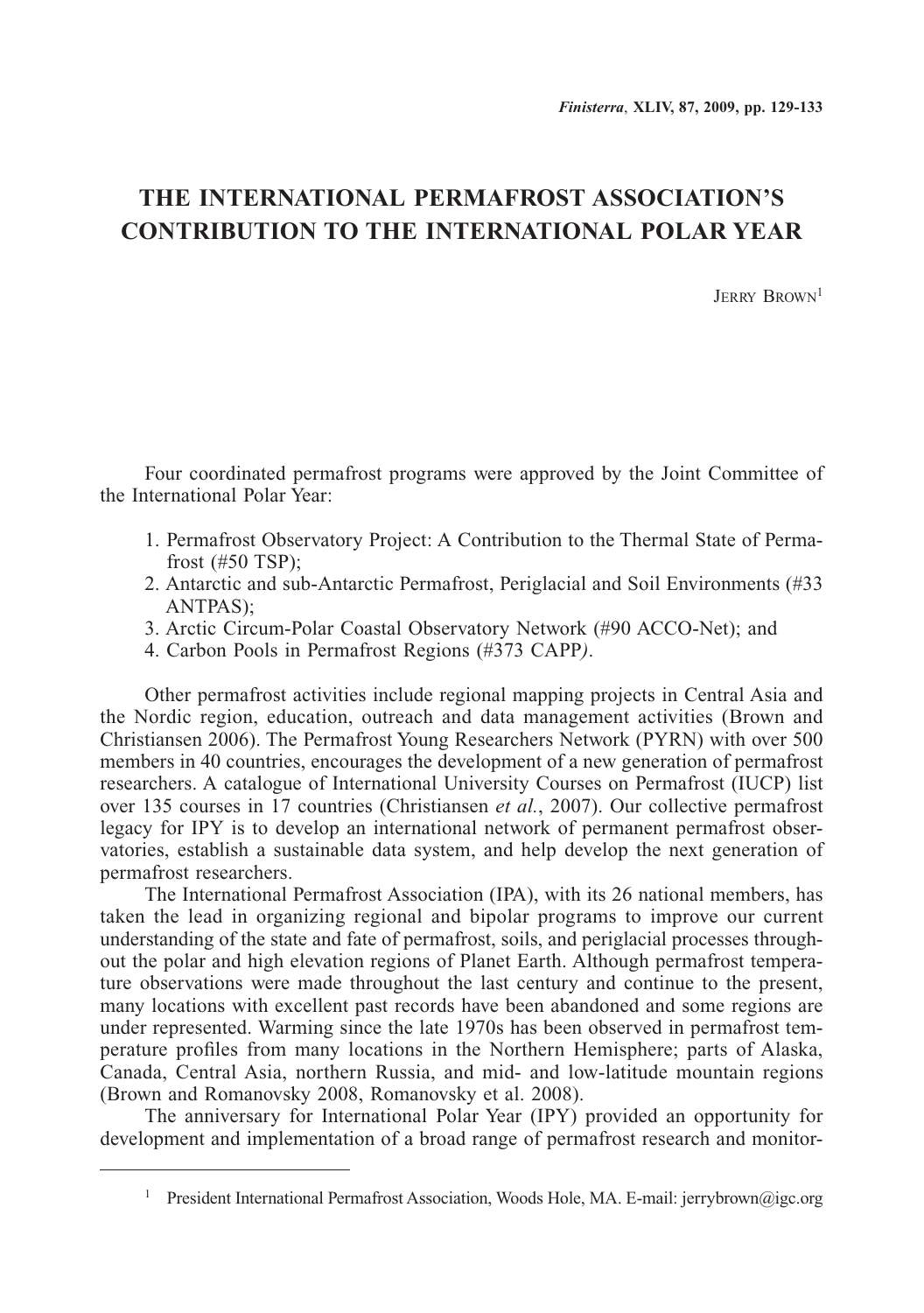ing activities. The International Permafrost Association (IPA) and its working groups and international partners are coordinating these four IPY permafrost projects that include more than 30 individual projects with over 200 individuals representing all IPA member countries. National programs in North America, Europe, and Russia have initiated financial support of specific activities.

The *Permafrost Observatory Project: A Contribution to the Thermal State of Permafrost (TSP)* is developing a spatially distributed set of observations on the past and present status of permafrost temperatures and active layer thicknesses. There are approximately 550 boreholes listed in the on-line GTN-P network (www.gtnp.org) with most boreholes between 10 and 125 m deep and located in the Northern Hemisphere (fig. 1), and a smaller number of existing and planned boreholes located in the Antarctic and Subantarctic. New boreholes have been drilled recently throughout the network and others are planned. A second bipolar program, the Circumpolar Active Layer Monitoring (CALM) network, currently has over 160 sites with some sites having data extending back to several decades and more (fig. 2, Nelson et al. 2008).



Fig. 1 – Northern Hemisphere permafrost monitoring boreholes included in the TSP project. *Fig. 1 – Sondagens de monitorização das temperaturas do permafrost localizadas no Hemisfério Norte e integradas no projecto TSP.*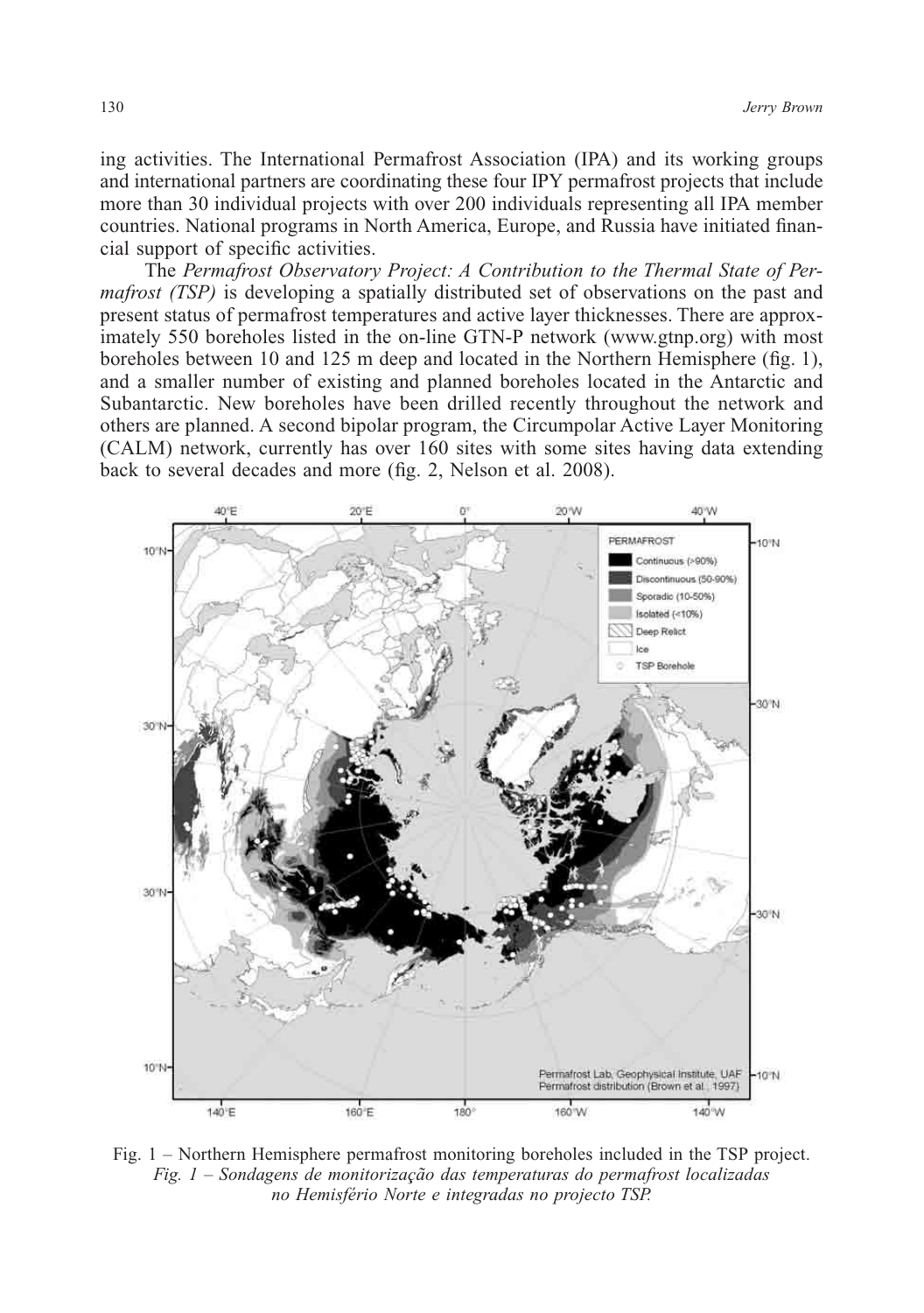

Fig. 2 – Circumpolar Active Layer Monitoring network (CALM) sites in the Northern Hemisphere. *Fig. 2 – Sítios de monitorização da camada activa inseridos na rede Circumpolar Active Layer Monitoring Network (CALM).*

Other projects under the Permafrost Observatory Project include paleo-reconstruction of permafrost formation, field and laboratory centrifuge measurements of slope movements (CRYOSLOPE), thermal response of permafrost following disturbances, and design and performance of transportation infrastructures (TIP). The last three have engineering and geotechnical elements. Our long-term goal is that this IPY Permafrost Observatory Project will results in the development of a permanent International Network of Permafrost Observatories (INPO).

The *Antarctic and sub-Antarctic Permafrost, Periglacial and Soil Environments Project (ANTPAS)* is aimed at integrating existing and new data on the distribution, thickness, age, history and physical and geochemical properties of permafrost, soils and the active-layer on the Antarctic continent and sub-Antarctic islands. A monitoring network, a regional subset of GTN-P and consisting of borehole temperatures, activelayer thickness, and periglacial observations, will be established along selected environ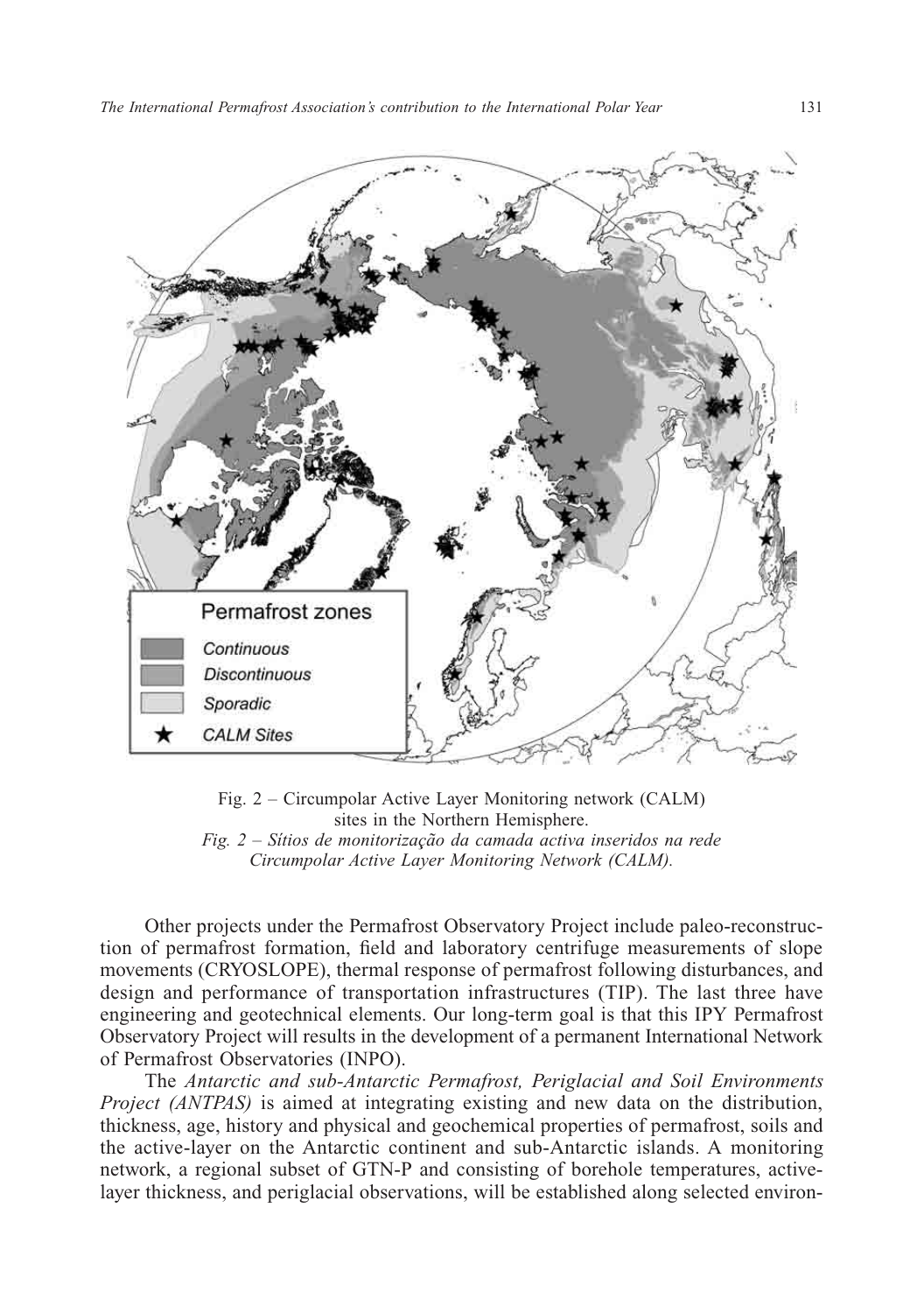mental gradients. Fourteen countries are involved in ANTPAS. http://erth.waikato.ac. nz/antpas/

The *Arctic Circum-Polar Coastal Observatory Network (ACCO-Net)* is developing a coordinated monitoring program incorporating diverse regions and providing site-specific, fine-scale baseline and time-series data. The project is an extension of the highly successful Arctic Coastal Dynamics project. An internationally coordinated circum-Arctic network of coastal and marginal seas observatories is planned. Five countries are involved in ACCO. http://www.awi-potsdam.de/acd/acconet/

The *Carbon Pools in Permafrost Regions (CAPP)* project is aimed at quantifying soil organic matter quantity and quality in high-latitude and high-altitude regions that are characterized by the presence of isolated to continuous permafrost terrain. Special attention is given to the widespread peatlands (organic soils). CAPP plans to contribute to new research activities along high-latitude transects in the Northern Hemisphere that represent the range of ecoclimatic and permafrost regions, complemented by two transects in the Subantarctic-Antarctic region, and additional altitudinal transects in high-alpine environments. www.geowiss.uni-hamburg.de/i-boden.capp/

Although national maps exist for China, Kazakhstan, Mongolia and southern Russia, there are no consistent cartographic criteria or terminology on which to base a unified permafrost map of Central Asia for these topographically complex and diverse regions. A project was undertaken to develop an international cartographic classification and to derive map products to represent permafrost conditions in the high-elevation regions of Central Asia. A second project is underway to map permafrost distribution and estimate the lower limits of permafrost in the Nordic region.

Educational, outreach and data management activities are key elements for all IPY activities. Data sharing and accessibility is an important element and the IPA projects are adhering to these IPY policies. International classroom and field activities for primary and secondary schools are taking places in many countries. Th*e Permafrost Young Researchers Network* was developed to facilitate and strengthen contacts and communications among young scientists and engineers in the permafrost community and to provide information on availability of fellowships, conference travel opportunities, job opportunities, and current developments. Membership of students and young professionals is encouraged. www.awi-potsdam.de/pyrn/

The IPA is coordinating these IPY approved projects in cooperation with the International Union of Geological Sciences (IUGS), the Scientific Committee for Antarctic Research (SCAR), the WCRP Climate and Cryosphere (CliC), the Global Carbon Project, the Land-Ocean Interactions in the Coastal Zone (LOICZ) and the International Arctic Science Committee (IASC).

To summarize, our IPY permafrost "legacies" are to:

- 1. Encourage the development of a new generation of researchers;
- 2. Produce the "snapshot" of existing permafrost conditions as a sustainable database for future change assessment; and
- 3. Establish a permanent International Network of Permafrost Observatories.

Data sharing and accessibility is an important element of the IPY and the IPA will adhere to these policies. A series of field courses are available and young researchers are developing their own borehole measurement sites. Initial results of these IPY activities are being reported during summer 2008 at the Ninth International Conference on